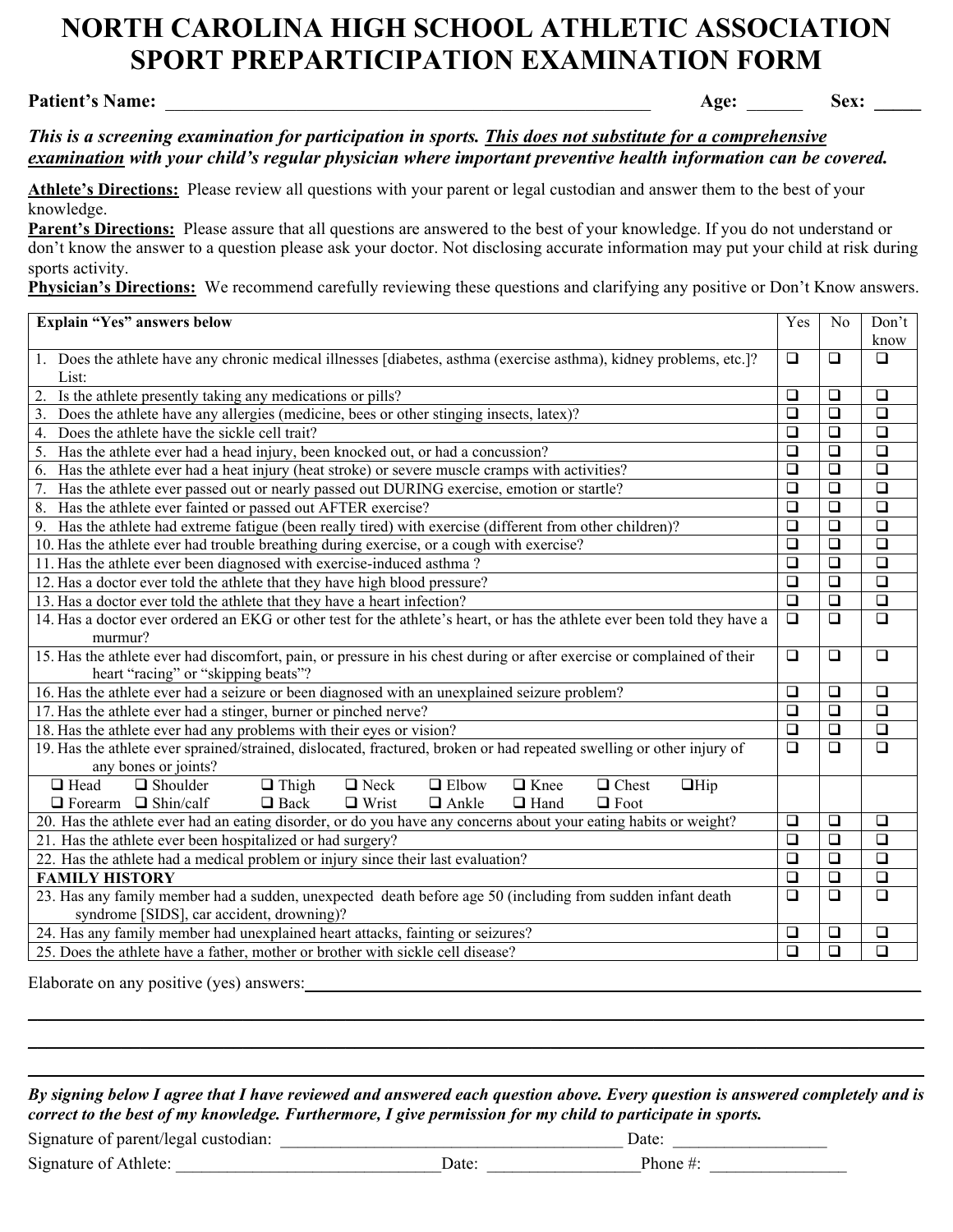## *Physical Examination (Must be Completed by a Licensed Physician, Nurse Practitioner or Physician's Assistant)*

| Vision $R$ 20/                                                                                                                                                                                                                |               | L 20/ Corrected: Y N |                                                                                                                                                                                      |                                |
|-------------------------------------------------------------------------------------------------------------------------------------------------------------------------------------------------------------------------------|---------------|----------------------|--------------------------------------------------------------------------------------------------------------------------------------------------------------------------------------|--------------------------------|
| These are required elements for all examinations                                                                                                                                                                              |               |                      |                                                                                                                                                                                      |                                |
|                                                                                                                                                                                                                               | <b>NORMAL</b> | <b>ABNORMAL</b>      |                                                                                                                                                                                      | <b>ABNORMAL FINDINGS</b>       |
| <b>PULSES</b>                                                                                                                                                                                                                 |               |                      |                                                                                                                                                                                      |                                |
| <b>HEART</b>                                                                                                                                                                                                                  |               |                      |                                                                                                                                                                                      |                                |
| <b>LUNGS</b>                                                                                                                                                                                                                  |               |                      |                                                                                                                                                                                      |                                |
| <b>SKIN</b>                                                                                                                                                                                                                   |               |                      |                                                                                                                                                                                      |                                |
| <b>NECK/BACK</b>                                                                                                                                                                                                              |               |                      |                                                                                                                                                                                      |                                |
| <b>SHOULDER</b>                                                                                                                                                                                                               |               |                      |                                                                                                                                                                                      |                                |
| <b>KNEE</b>                                                                                                                                                                                                                   |               |                      |                                                                                                                                                                                      |                                |
| <b>ANKLE/FOOT</b>                                                                                                                                                                                                             |               |                      |                                                                                                                                                                                      |                                |
| <b>Other Orthopedic</b>                                                                                                                                                                                                       |               |                      |                                                                                                                                                                                      |                                |
| Problems                                                                                                                                                                                                                      |               |                      |                                                                                                                                                                                      |                                |
| <b>HEENT</b>                                                                                                                                                                                                                  |               |                      | Optional Examination Elements - Should be done if history indicates                                                                                                                  |                                |
| <b>ABDOMINAL</b>                                                                                                                                                                                                              |               |                      |                                                                                                                                                                                      |                                |
| <b>GENITALIA (MALES)</b>                                                                                                                                                                                                      |               |                      |                                                                                                                                                                                      |                                |
| <b>HERNIA (MALES)</b>                                                                                                                                                                                                         |               |                      |                                                                                                                                                                                      |                                |
| $\Box$<br>C. Not cleared for: $\Box$ Collision<br>$\Box$                                                                                                                                                                      |               | Due to:              | B. Cleared after completing evaluation/rehabilitation for :_____________________<br>$\Box$ Contact<br>□ Non-contact ________Strenuous ______Moderately strenuous ______Non-strenuous |                                |
|                                                                                                                                                                                                                               |               |                      | Additional Recommendations/Rehab Instructions: New York 2014 19:30 19:40                                                                                                             |                                |
| (Signature and circle of designated degree required)                                                                                                                                                                          |               |                      | MD<br><b>DO</b><br>PA<br><b>NP</b>                                                                                                                                                   | <b>Physician Office Stamp:</b> |
| Phone Phone Phone Phone Phone Phone Phone Phone Phone Phone Phone Phone Phone Phone Phone Phone Phone Phone Phone Phone Phone Phone Phone Phone Phone Phone Phone Phone Phone Phone Phone Phone Phone Phone Phone Phone Phone |               |                      |                                                                                                                                                                                      |                                |
|                                                                                                                                                                                                                               |               |                      |                                                                                                                                                                                      |                                |

(\*\* The following are considered disqualifying until appropriate medical and parental releases are obtained: post-operative clearance, acute infections, obvious growth retardation, diabetes, jaundice, severe visual or auditory impairment, pulmonary insufficiency, organic heart disease or hypertension, enlarged liver or spleen, a chronic musculoskeletal condition that limits ability for safe exercise/sport (i.e. Klippel-Feil anomaly, Sprengel's deformity), history of convulsions or concussions, absence of/ or one kidney, eye, testicle or ovary, etc.)

**This form approved by the North Carolina High School Athletic Association Sports Medicine Advisory Committee March 2011, and the NCHSAA Board of Directors reviewed annually.**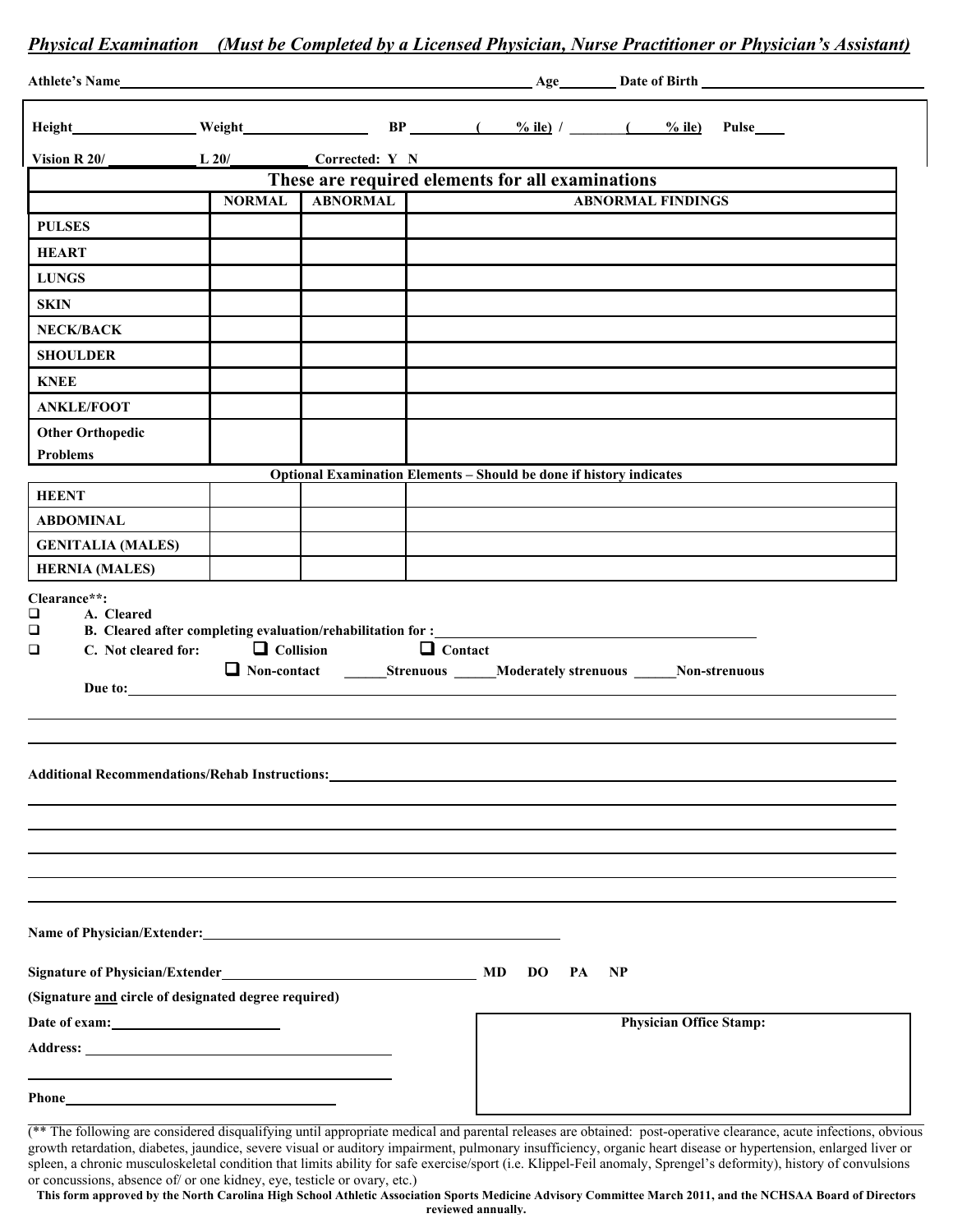## **CONCUSSION**

## **INFORMATION FOR STUDENT-ATHLETES &PARENTS/LEGAL CUSTODIANS**

**What is a concussion?** A concussion is an injury to the brain caused by a direct or indirect blow to the head. It results in your brain not working as it should. It may or may not cause you to black out or pass out. It can happen to you from a fall, a hit to the head, or a hit to the body that causes your head and your brain to move quickly back and forth.

**How do I know if I have a concussion?** There are many signs and symptoms that you may have following a concussion. A concussion can affect your thinking, the way your body feels, your mood, or your sleep. Here is what to look for:

| Thinking/Remembering                   | Physical                            | Emotional/Mood                                | Sleep                    |
|----------------------------------------|-------------------------------------|-----------------------------------------------|--------------------------|
| Difficulty thinking clearly            | Headache                            | Irritability-things bother you<br>more easily | Sleeping more than usual |
| Taking longer to figure things out     | Fuzzy or blurry vision              | Sadness                                       | Sleeping less than usual |
| Difficulty concentrating               | Feeling sick to your stomach/queasy | Being more moody                              | Trouble falling asleep   |
| Difficulty remembering new information | Vomiting/throwing up                | Feeling nervous or worried                    | Feeling tired            |
|                                        | <b>Dizziness</b>                    | Crying more                                   |                          |
|                                        | Balance problems                    |                                               |                          |
|                                        | Sensitivity to noise or light       |                                               |                          |

Table is adapted from the Centers for Disease Control and Prevention (http://www.cdc.gov/concussion/)

**What should I do if I think I have a concussion?** If you are having any of the signs or symptoms listed above, you should tell your parents, coach, athletic trainer or school nurse so they can get you the help you need. If a parent notices these symptoms, they should inform the school nurse or athletic trainer.

**When should I be particularly concerned?** If you have a headache that gets worse over time, you are unable to control your body, you throw up repeatedly or feel more and more sick to your stomach, or your words are coming out funny/slurred, you should let an adult like your parent or coach or teacher know right away, so they can get you the help you need before things get any worse.

**What are some of the problems that may affect me after a concussion?** You may have trouble in some of your classes at school or even with activities at home. If you continue to play or return to play too early with a concussion, you may have long term trouble remembering things or paying attention, headaches may last a long time, or personality changes can occur Once you have a concussion, you are more likely to have another concussion.

**How do I know when it's ok to return to physical activity and my sport after a concussion?** After telling your coach, your parents, and any medical personnel around that you think you have a concussion, you will probably be seen by a doctor trained in helping people with concussions. Your school and your parents can help you decide who is best to treat you and help to make the decision on when you should return to activity/play or practice. Your school will have a policy in place for how to treat concussions. You should not return to play or practice on the same day as your suspected concussion.

**You should not have any symptoms at rest or during/after activity when you return to play, as this is a sign your brain has not recovered from the injury.** 

This information is provided to you by the UNC Matthew Gfeller Sport-Related TBI Research Center, North Carolina Medical Society, North Carolina Athletic Trainers' Association, Brain Injury Association of North Carolina, North Carolina Neuropsychological Society, and North Carolina High School Athletic Association.